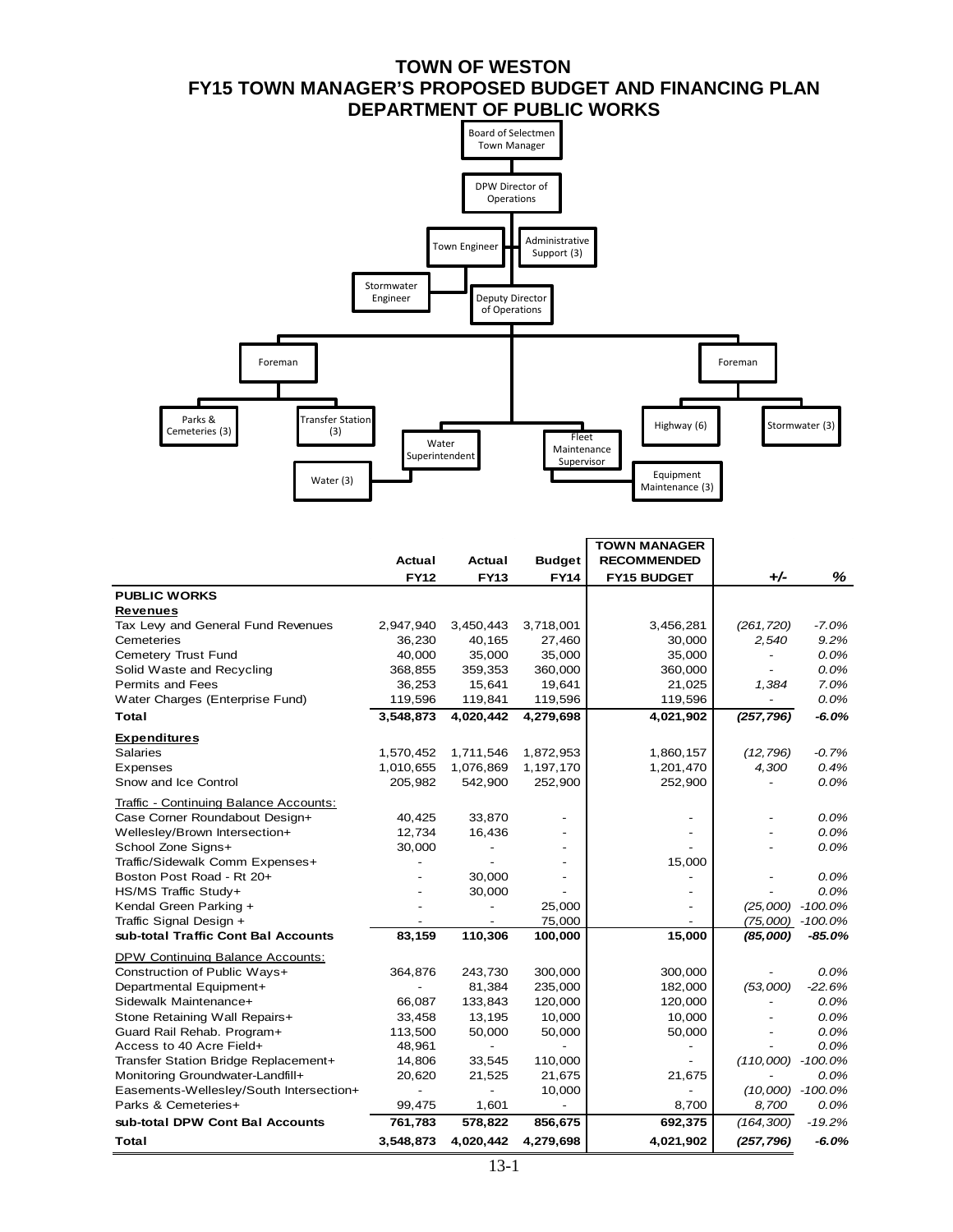## **PUBLIC WORKS: Administration and Engineering**

## **Description of Services**

The Department of Public Works is responsible for the maintenance of streets, parks and cemeteries, operation of the Transfer Station, operation of the Water Division, stormwater management and providing certain engineering support to other Town departments. A prorated portion of the costs in the Administration and Engineering division budget is allocated to the Water Enterprise Fund.

#### **FY15 Departmental Goals**

- 1. Continue to produce a return on the investment in the new DPW Facility with cost effective utilization of workforce, improvement in the provision of services and reduction in response time to complaints and various DPW emergencies.
- 2. Continue to improve on employee efficiency and punctuality in the department.
- 3. Continue recent progress in drainage improvement program, using DPW workforce when feasible.
- 4. Improve the operation, management and structure of all divisions.
- 5. Improve complaint tracking, employee training and customer service.

| <b>Staffing Levels</b>            | <b>FY12</b><br><b>Funded</b> | <b>FY13</b><br><b>Funded</b> | <b>FY14</b><br><b>Funded</b> | <b>FY15</b><br>Requested |
|-----------------------------------|------------------------------|------------------------------|------------------------------|--------------------------|
| Director                          |                              |                              |                              |                          |
| Deputy Director                   |                              |                              |                              |                          |
| Town Engineer                     |                              |                              |                              |                          |
| Office Manager                    |                              |                              |                              |                          |
| <b>Administrative Assistant</b>   |                              |                              |                              |                          |
| Office Clerk                      |                              |                              |                              |                          |
| Custodian - Part Time             | 0.25                         | $\Omega$                     |                              |                          |
| Stormwater Engineer               |                              | 0.5                          |                              |                          |
| GIS Coordinator/Engineering Asst. |                              |                              |                              |                          |
| <b>Total FTE</b>                  | 7.25                         | 7.5                          |                              |                          |

#### **Budget Recommendations**

Level Services: The increase for natural gas for heating of the DPW facility reflects actual use.

New Requests Recommended by Town Manager: The Traffic & Sidewalk Committee has requested \$30,000 for consulting services and signs to address issues that arise during the year. Half that amount or \$15,000 is recommended for FY15.

New Requests Not Recommended by Town Manager: Half the amount requested by the Traffic & Sidewalk Committee is not included. I would like to see how the money is used before additional funding is provided.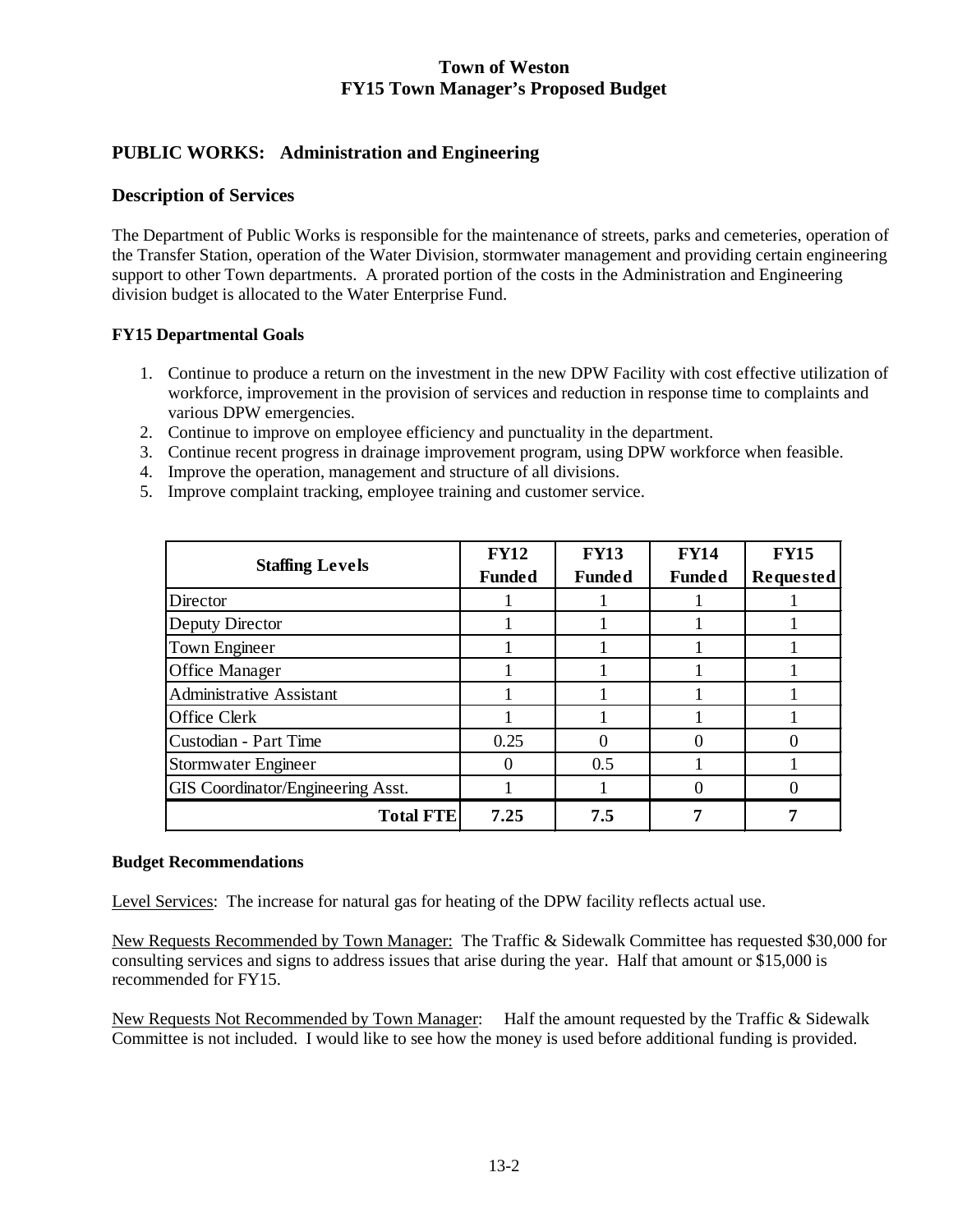|                                                               |                |                          |                          |               |                          | <b>TOWN MANAGER'S</b><br><b>RECOMMENDATION</b> |                          |                          | FY14 to FY15             |                  |
|---------------------------------------------------------------|----------------|--------------------------|--------------------------|---------------|--------------------------|------------------------------------------------|--------------------------|--------------------------|--------------------------|------------------|
|                                                               | <b>ACTUAL</b>  | <b>BUDGET ACTUAL</b>     |                          | <b>BUDGET</b> | <b>DEP REQ</b>           | <b>LEVEL</b>                                   | <b>NEW</b>               |                          | \$                       | %                |
| <b>PUBLIC WORKS</b>                                           | <b>FY12</b>    | <b>FY13</b>              | FY13                     | <b>FY14</b>   | <b>FY15</b>              | <b>SERVICE</b>                                 | <b>REQ</b>               | <b>TOTAL</b>             | Change                   |                  |
|                                                               |                |                          |                          |               |                          |                                                |                          |                          |                          | Change           |
|                                                               |                |                          |                          |               |                          |                                                |                          |                          |                          |                  |
| <b>Administration, Traffic &amp; Engineering</b>              |                |                          |                          |               |                          |                                                |                          |                          |                          |                  |
| Salaries<br>Overtime                                          | 490,137<br>464 | 519.147                  | 543,935                  | 565,245       | 541,630                  | 541,630                                        |                          | 541,630                  | (23, 615)                | $-4.2%$          |
|                                                               |                |                          |                          |               |                          |                                                | $\overline{a}$           | $\frac{1}{2}$            |                          | 0.0%             |
| <b>Building Maintenance Salaries</b><br><b>Police Details</b> | 2,871          |                          |                          | 12,000        | 12,000                   | 12,000                                         |                          | 12,000                   |                          | 0.0%             |
| <b>Sub-total Personal Services</b>                            | 493,472        | 519,147                  | 543,935                  | 577,245       | 553,630                  | 553,630                                        | $\blacksquare$           | 553,630                  | (23, 615)                | 0.0%<br>$-4.1%$  |
|                                                               |                |                          |                          |               |                          |                                                |                          |                          |                          |                  |
| <b>Administration</b>                                         |                |                          |                          |               |                          |                                                |                          |                          |                          |                  |
| Repair/Maint-Office Equipment                                 |                | 500                      |                          | 500           | 500                      | 500                                            | $\overline{a}$           | 500                      |                          | 0.0%             |
| Drug & Alcohol Testing                                        | 983            | 1,400                    | 1,397                    | 1,400         | 1,400                    | 1,400                                          |                          | 1,400                    |                          | 0.0%             |
| Printing & Advertising                                        | 3,173          | 2,000                    | 3,018                    | 2,000         | 2,000                    | 2,000                                          | $\frac{1}{2}$            | 2,000                    | $\overline{\phantom{a}}$ | 0.0%             |
| Communications                                                | 13,710         | 14,175                   | 13,904                   | 14,175        | 14,175                   | 14,175                                         | $\overline{a}$           | 14,175                   |                          | $0.0\%$          |
| Postage                                                       | 673            | 1,500                    | 664                      | 1,500         | 1,500                    | 1,500                                          | $\blacksquare$           | 1,500                    |                          | 0.0%             |
| Weather                                                       | 1,195          | 1,195                    | 1,195                    | 1,195         | 1,195                    | 1,195                                          | $\overline{a}$           | 1,195                    | $\overline{a}$           | 0.0%             |
|                                                               |                | 150                      | $\overline{\phantom{a}}$ |               |                          | 150                                            |                          | 150                      |                          |                  |
| Copy Plans                                                    |                |                          | $\overline{a}$           | 150           | 150                      |                                                | $\overline{a}$           |                          | $\overline{\phantom{a}}$ | 0.0%             |
| Stationery                                                    |                | 150                      |                          | 150           | 150                      | 150                                            |                          | 150                      |                          | 0.0%             |
| Forms                                                         | 188            | 1,000                    | 273                      | 1,000         | 1,000                    | 1,000                                          | $\overline{\phantom{0}}$ | 1,000                    |                          | 0.0%             |
| <b>Office Supplies</b>                                        | 7,398          | 7,000                    | 6,907                    | 7,000         | 7,000                    | 7,000                                          | $\overline{\phantom{0}}$ | 7,000                    |                          | 0.0%             |
| Protective/Work Clothing                                      | 7,013          | 13,030                   | 10,893                   | 13,030        | 13,030                   | 13,030                                         | ä,                       | 13,030                   |                          | 0.0%             |
| Licenses                                                      | 897            | 500                      | 496                      | 500           | 500                      | 500                                            | $\overline{a}$           | 500                      |                          | 0.0%             |
| <b>First Aid</b>                                              | 57             | 500                      | 185                      | 500           | 500                      | 500                                            |                          | 500                      |                          | 0.0%             |
| In-State Travel                                               | 216            | 600                      | 613                      | 600           | 600                      | 600                                            | $\overline{\phantom{a}}$ | 600                      | $\overline{\phantom{a}}$ | 0.0%             |
| Out-of-State Travel                                           |                | 500                      |                          | 500           | 500                      | 500                                            |                          | 500                      |                          | 0.0%             |
| Dues                                                          | 1,840          | 1,700                    | 1,741                    | 1,700         | 1,700                    | 1,700                                          | $\overline{a}$           | 1,700                    | $\overline{\phantom{a}}$ | 0.0%             |
| Conference                                                    | 1,075          | 2,000                    | 879                      | 2,000         | 2,000                    | 2,000                                          | $\overline{a}$           | 2,000                    | $\blacksquare$           | 0.0%             |
| All Other Expense                                             | 573            | 1,000                    | 798                      | 1,000         | 1,000                    | 1,000                                          | $\overline{a}$           | 1,000                    | $\blacksquare$           | 0.0%             |
| Property Damage Claims                                        | 31             | 800                      | 586                      | 800           | 800                      | 800                                            | $\overline{\phantom{a}}$ | 800                      |                          | 0.0%             |
| sub-total Administration                                      | 39,023         | 49,700                   | 43,549                   | 49,700        | 49,700                   | 49,700                                         | ä,                       | 49,700                   |                          | 0.0%             |
|                                                               |                |                          |                          |               |                          |                                                |                          |                          |                          |                  |
| <b>Traffic - Continuing Balance Accounts</b>                  |                |                          |                          |               |                          |                                                |                          |                          |                          |                  |
| Traffic/Sidewalk Comm Expenses+                               |                |                          |                          |               | 30,000                   |                                                | 15,000                   | 15,000                   | 15,000                   | 100.0%           |
| Case Corner Roundabout Design+                                | 40,425         | $\overline{a}$           | 33,870                   |               | $\overline{\phantom{a}}$ |                                                | $\overline{a}$           | $\overline{\phantom{a}}$ |                          | 0.0%             |
| Wellesley/Brown Intersection+                                 | 12,734         | $\overline{\phantom{a}}$ | 16,436                   |               | $\blacksquare$           |                                                |                          | $\overline{\phantom{a}}$ |                          | 0.0%             |
| School Zone Signs+                                            | 30,000         |                          |                          |               | $\blacksquare$           |                                                |                          | ٠                        |                          | 0.0%             |
| Boston Post Road - Rt 20+                                     |                | 30,000                   | 30,000                   | ä,            | $\blacksquare$           |                                                |                          | $\overline{\phantom{a}}$ |                          | 0.0%             |
| HS/MS Traffic Study+                                          | ۰              | 30,000                   | 30,000                   |               | $\blacksquare$           |                                                |                          | $\frac{1}{2}$            |                          | 0.0%             |
| Kendal Green Parking +                                        |                |                          |                          | 25,000        | $\blacksquare$           |                                                |                          | $\overline{\phantom{a}}$ |                          | (25,000) -100.0% |
| Traffic Signal Design +                                       |                |                          |                          | 75,000        | $\blacksquare$           | $\blacksquare$                                 | ٠                        | $\overline{\phantom{a}}$ |                          | (75,000) -100.0% |
|                                                               | 83,159         | 60,000                   | 110,306                  | 100,000       | 30,000                   |                                                | 15,000                   | 15,000                   | (85,000)                 | $-85.0%$         |
|                                                               |                |                          |                          |               |                          |                                                |                          |                          |                          |                  |
| <b>Physical Plant</b>                                         |                |                          |                          |               |                          |                                                |                          |                          |                          |                  |
| Electricity                                                   | 36,023         | 60,000                   | 37,797                   | 40,000        | 40,000                   | 40,000                                         |                          | 40,000                   | $\overline{\phantom{a}}$ | 0.0%             |
| <b>Natural Gas</b>                                            | 30,033         | 24,200                   | 31,849                   | 30,500        | 32,000                   | 32,000                                         |                          | 32,000                   | 1,500                    | 4.9%             |
| Water                                                         | 679            | 2,500                    | 914                      | 2,500         | 2,500                    | 2,500                                          |                          | 2,500                    |                          | 0.0%             |
| Repair & Cleaning-Building                                    | 21,754         | 29,000                   | 29,324                   | 29,000        | 29,000                   | 29,000                                         |                          | 29,000                   |                          | 0.0%             |
| <b>Comfort Supplies</b>                                       | 797            | 1,200                    | 9                        | 1,200         | 1,200                    | 1,200                                          | $\overline{\phantom{0}}$ | 1,200                    |                          | 0.0%             |
| <b>Cleaning Supplies</b>                                      | 3,148          | 2,000                    | 4,547                    | 2,000         | 2,000                    | 2,000                                          |                          | 2,000                    |                          | 0.0%             |
| sub-total Physical Plant                                      | 92,433         | 118,900                  | 104,440                  | 105,200       | 106,700                  | 106,700                                        |                          | 106,700                  | 1,500                    | 1.4%             |
| <b>Total Admin, Traffic &amp; Engineerir</b>                  | 708,087        | 747,747                  | 802,230                  | 832,145       | 740,030                  | 710,030                                        | 15,000                   | 725,030                  | (107, 115)               | $-12.9%$         |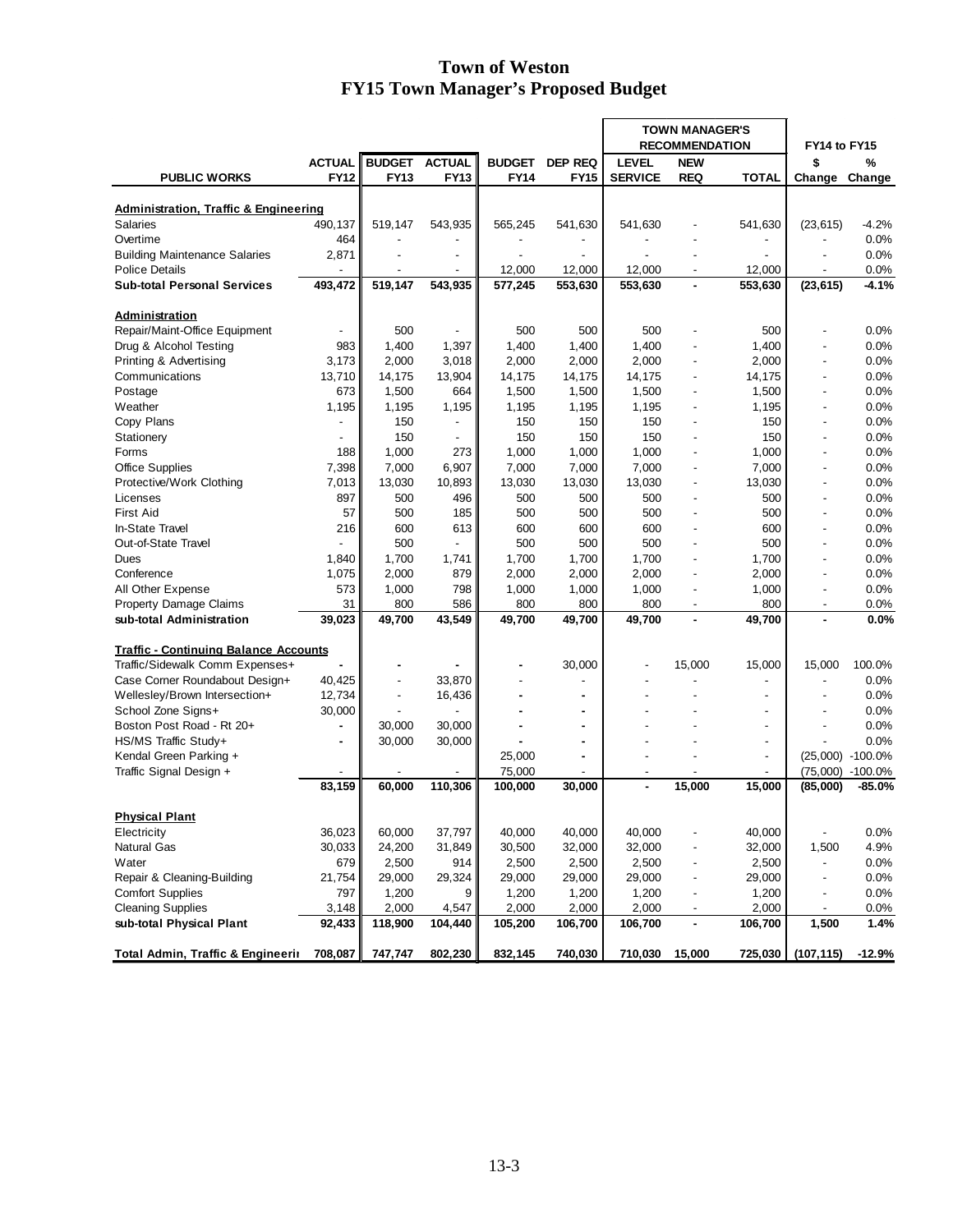# **PUBLIC WORKS: Equipment Maintenance Division**

## **Description of Services**

The Department of Public Works Equipment Maintenance Division is responsible for the maintenance and repair of all DPW, Police and School Department vehicles and equipment. A prorated portion of the salary costs in the Equipment Maintenance division budget is allocated to the Water Enterprise Fund.

## **FY15 Departmental Goals**

- 1. Improve winter equipment readiness.
- 2. Improve Town vehicle care and upkeep by way of a preventative maintenance program utilizing computerized equipment maintenance, parts inventory logs and work orders for repairs.
- 3. Decrease the cost of maintaining DPW and Police vehicles, school buses and other Town equipment through oversight and efficiency.

|                                     | <b>FY12</b>   | <b>FY13</b>   | <b>FY14</b>   | <b>FY15</b>      |
|-------------------------------------|---------------|---------------|---------------|------------------|
| <b>Staffing Levels</b>              | <b>Funded</b> | <b>Funded</b> | <b>Funded</b> | <b>Requested</b> |
| <b>Fleet Maintenance Supervisor</b> |               |               |               |                  |
| Mechanics                           |               |               |               |                  |
| <b>Total FTE</b>                    |               |               |               |                  |

#### **Budget Recommendations**

Level Services: A fleet maintenance supervisor approved in the FY14 budget was not implemented. Amounts for maintenance of police vehicles, motor oil, tires and tubes and antifreeze are increasing based on actual use and price increases. An appropriation for replacement of equipment is requested; more details can be found in the Capital Improvement Plan – Section 18.

New Requests Recommended by Town Manager: None requested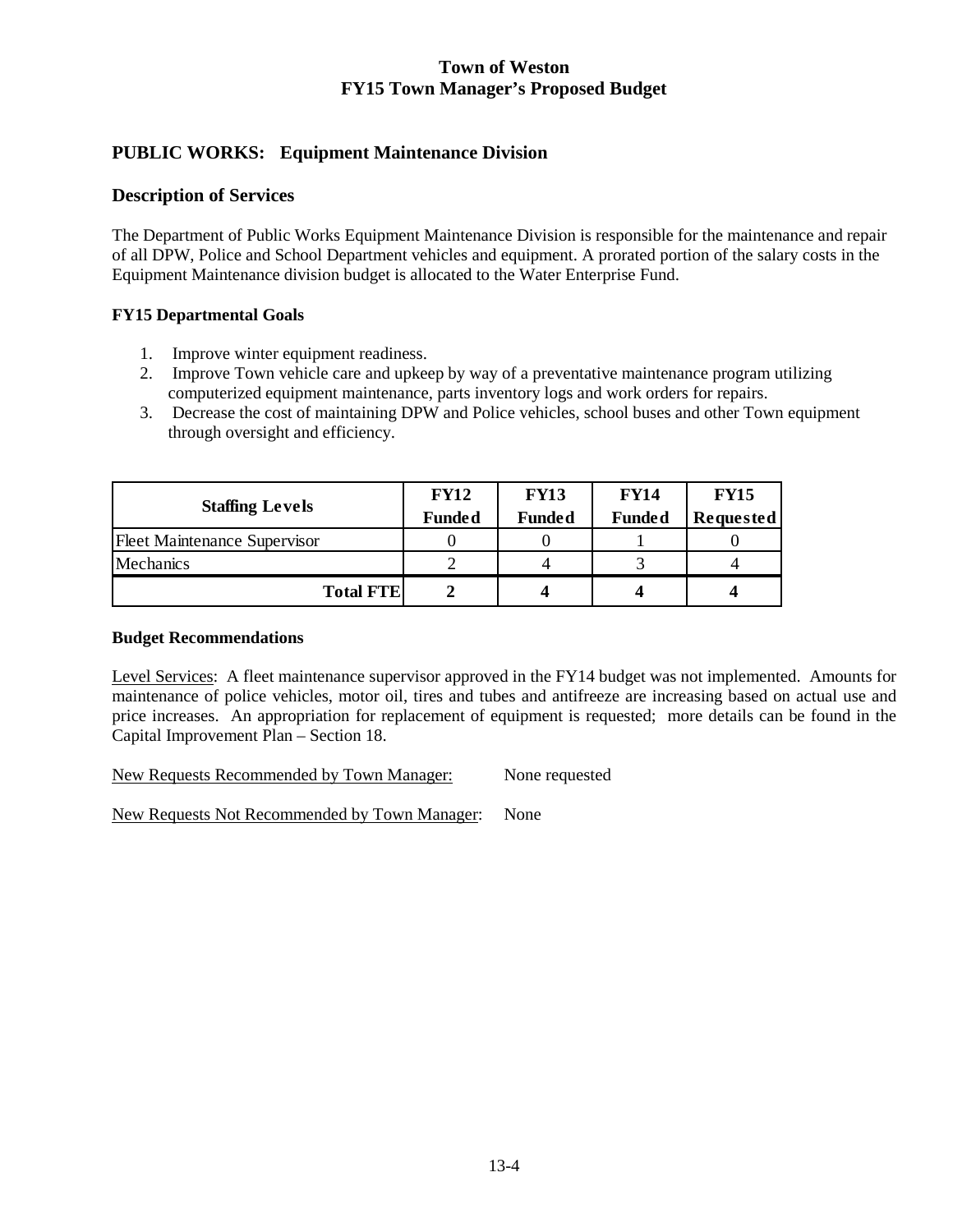|                                              |                          |               |               |               |                | <b>TOWN MANAGER'S</b><br><b>RECOMMENDATION</b> |                          |              | FY14 to FY15             |          |
|----------------------------------------------|--------------------------|---------------|---------------|---------------|----------------|------------------------------------------------|--------------------------|--------------|--------------------------|----------|
|                                              | <b>ACTUAL</b>            | <b>BUDGET</b> | <b>ACTUAL</b> | <b>BUDGET</b> | <b>DEP REQ</b> | <b>LEVEL</b>                                   | <b>NEW</b>               |              | \$                       | %        |
| <b>PUBLIC WORKS</b>                          | <b>FY12</b>              | <b>FY13</b>   | <b>FY13</b>   | <b>FY14</b>   | <b>FY15</b>    | <b>SERVICE</b>                                 | <b>REQ</b>               | <b>TOTAL</b> | Change Change            |          |
|                                              |                          |               |               |               |                |                                                |                          |              |                          |          |
| <b>Equipment Maintenance</b>                 |                          |               |               |               |                |                                                |                          |              |                          |          |
| <b>Salaries</b>                              | 107,230                  | 211,699       | 210,403       | 232,550       | 228,306        | 228,306                                        |                          | 228,306      | (4, 244)                 | $-1.8%$  |
| Overtime                                     | 21,226                   | 44,047        | 22,325        | 35,047        | 35,047         | 35,047                                         |                          | 35,047       |                          | 0.0%     |
| <b>Sub-total Personal Services</b>           | 128,457                  | 255,746       | 232,729       | 267,597       | 263,353        | 263,353                                        | $\blacksquare$           | 263,353      | (4, 244)                 | $-1.6%$  |
| <b>Vehicle Repair &amp; Maintenance</b>      |                          |               |               |               |                |                                                |                          |              |                          |          |
| Repair/Maint-School                          | ÷,                       | 71,000        | 63,426        | 66,000        | 66,000         | 66,000                                         | ÷,                       | 66,000       |                          | 0.0%     |
| Repair/Maint-Police                          |                          | 33,000        | 36,933        | 28,000        | 38,000         | 38,000                                         | $\overline{\phantom{a}}$ | 38,000       | 10,000                   | 35.7%    |
| Repair/Maint-Animal Control                  |                          |               |               |               | 1,000          | 1,000                                          | ÷,                       | 1,000        | 1,000                    | 100.0%   |
| Repair/Maint-DPW Vehicles                    | 142,204                  | 100,000       | 109,554       | 100.000       | 100.000        | 100.000                                        | $\overline{\phantom{a}}$ | 100.000      |                          | 0.0%     |
| <b>Repair-Small Equipment</b>                | 3,927                    | 3,000         | 3,990         | 3,000         | 3,000          | 3,000                                          | $\overline{\phantom{a}}$ | 3,000        |                          | 0.0%     |
| Gasoline                                     | 24,191                   | 32,200        | 25,131        | 32,200        | 32,200         | 32,200                                         | $\overline{\phantom{a}}$ | 32,200       | $\overline{\phantom{a}}$ | 0.0%     |
| Diesel Oil                                   | 45,689                   | 70,850        | 59,451        | 70,850        | 70,850         | 70,850                                         | $\overline{\phantom{a}}$ | 70,850       |                          | 0.0%     |
| Motor Oil                                    | 4,462                    | 3,500         | 18,511        | 3,500         | 15,000         | 15,000                                         | $\overline{\phantom{a}}$ | 15,000       | 11,500                   | 328.6%   |
| Tires & Tubes                                | 11,478                   | 19,000        | 20,842        | 19,000        | 21,000         | 21,000                                         | $\overline{\phantom{a}}$ | 21,000       | 2,000                    | 10.5%    |
| <b>Batteries</b>                             | 921                      | 1,000         | 312           | 1,000         | 1,000          | 1,000                                          | $\overline{\phantom{a}}$ | 1,000        | $\overline{\phantom{a}}$ | 0.0%     |
| Antifreeze                                   |                          | 550           | 3,225         | 550           | 1,500          | 1,500                                          | $\blacksquare$           | 1,500        | 950                      | 172.7%   |
| Inspections                                  |                          | 6,000         | 4,131         | 6,000         | 6,000          | 6,000                                          | $\blacksquare$           | 6,000        | $\overline{a}$           | 0.0%     |
| sub-total Vehicle Repair/Maint               | 232,872                  | 340,100       | 345,505       | 330,100       | 355,550        | 355,550                                        | $\blacksquare$           | 355,550      | 25,450                   | 7.7%     |
| <b>Shop Supplies</b>                         |                          |               |               |               |                |                                                |                          |              |                          |          |
| Painting                                     |                          | 2,000         | 50            | 2,000         | 2,000          | 2,000                                          |                          | 2,000        |                          | $0.0\%$  |
| Tools                                        | 6,640                    | 10,000        | 17,150        | 10,000        | 10,000         | 10,000                                         | $\blacksquare$           | 10,000       |                          | 0.0%     |
| <b>Sundry Shop Supplies</b>                  | 8,142                    | 3,000         | 7,681         | 3,000         | 3,000          | 3.000                                          | $\overline{\phantom{a}}$ | 3.000        |                          | 0.0%     |
| Hardware                                     | 11,813                   | 7,000         | 15,873        | 7,000         | 7,000          | 7,000                                          | ÷,                       | 7,000        |                          | 0.0%     |
| Safety Equipment                             |                          | 900           | 214           | 900           | 900            | 900                                            | $\overline{a}$           | 900          |                          | 0.0%     |
| Extinguishers                                |                          | 350           |               | 350           | 350            | 350                                            | ÷,                       | 350          |                          | 0.0%     |
| Welding                                      | 2,470                    | 4,000         | 2,226         | 4,000         | 4,000          | 4,000                                          | $\overline{\phantom{a}}$ | 4,000        | $\overline{\phantom{a}}$ | 0.0%     |
| sub-total Shop Supplies                      | 29,065                   | 27,250        | 43,193        | 27,250        | 27,250         | 27,250                                         |                          | 27,250       |                          | 0.0%     |
|                                              |                          |               |               |               |                |                                                |                          |              |                          |          |
| <b>Equipment-Continuing Balance Accounts</b> |                          |               |               |               |                |                                                |                          |              |                          |          |
| Departmental Equipment+                      | $\overline{\phantom{a}}$ | 218,000       | 81,384        | 235,000       | 182,000        | 182,000                                        | $\overline{\phantom{a}}$ | 182,000      | (53,000)                 | $-22.6%$ |
| sub-total Cont Bal Accts                     |                          | 218,000       | 81,384        | 235,000       | 182,000        | 182,000                                        | $\blacksquare$           | 182,000      | (53,000)                 | $-22.6%$ |
| <b>Total Equipment Maintenance</b>           | 390,393                  | 841,096       | 702,811       | 859,947       | 828,153        | 828,153                                        |                          | 828,153      | (31, 794)                | $-3.7%$  |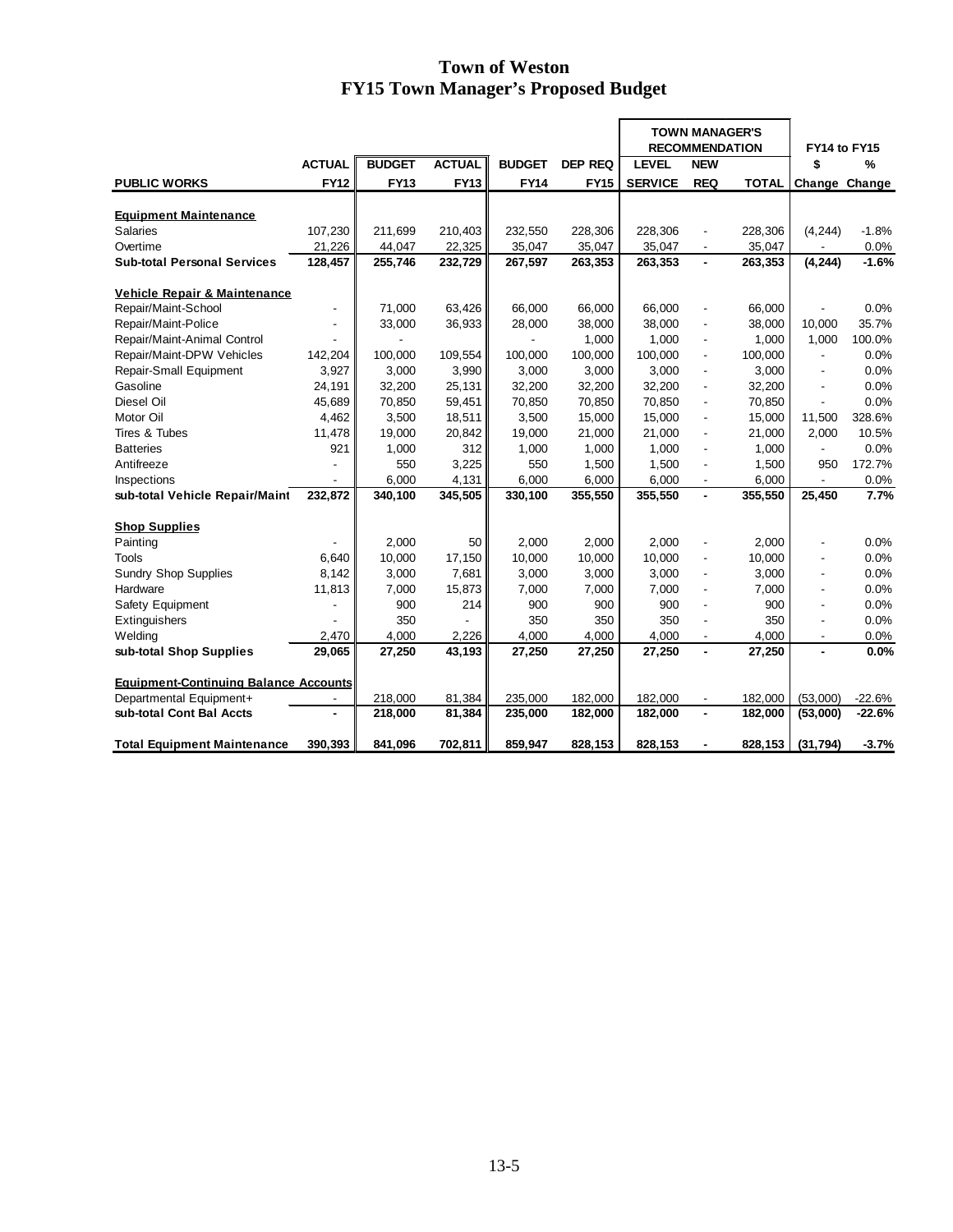## **PUBLIC WORKS: Highway Division**

### **Description of Services**

The Department of Public Works Highway Division is responsible for the maintenance and repair of 87 miles of Town roads and 31 miles of sidewalks. Specific duties include snow removal, power sweeping, roadside mowing and brush removal, litter control, line painting and leaf removal, as well as trash removal from certain Town buildings.

### **FY15 Departmental Goals**

- 1. Improve the scheduling of traffic markings while eliminating the related complaints and improving safety.
- 2. Maintain aggressive pavement management program utilizing spring/early summer paving schedule, well before the start of the fall school schedule.
- 3. Improve on the Salt Reduction Program without compromising safety and the environment.

|                                 | <b>FY12</b>   | <b>FY13</b>   | <b>FY14</b>   | <b>FY15</b> |
|---------------------------------|---------------|---------------|---------------|-------------|
| <b>Staffing Levels</b>          | <b>Funded</b> | <b>Funded</b> | <b>Funded</b> | Requested   |
| Foreman                         |               |               |               |             |
| Traffic Maintenance Specialist  |               |               |               |             |
| <b>Heavy Equipment Operator</b> |               |               |               |             |
| Laborers                        |               |               |               |             |
| Part Time/Seasonal Help         | 1PT           | 1PT           | 1PT           | 1 PT        |
| <b>Total FTE</b>                |               |               |               |             |

#### **Budget Recommendations**

Level Services: The amount budgeted for snow removal has been historically under funded; however, the Reserve Policy calls for the use of unused levy capacity to fund snow and ice deficits. Salary increases are due to contractual agreements. Appropriations for maintenance of roadways, sidewalks, and guard rails are requested; more details can be found in the Capital Improvement Plan – Section 18.

New Requests Recommended by Town Manager: None requested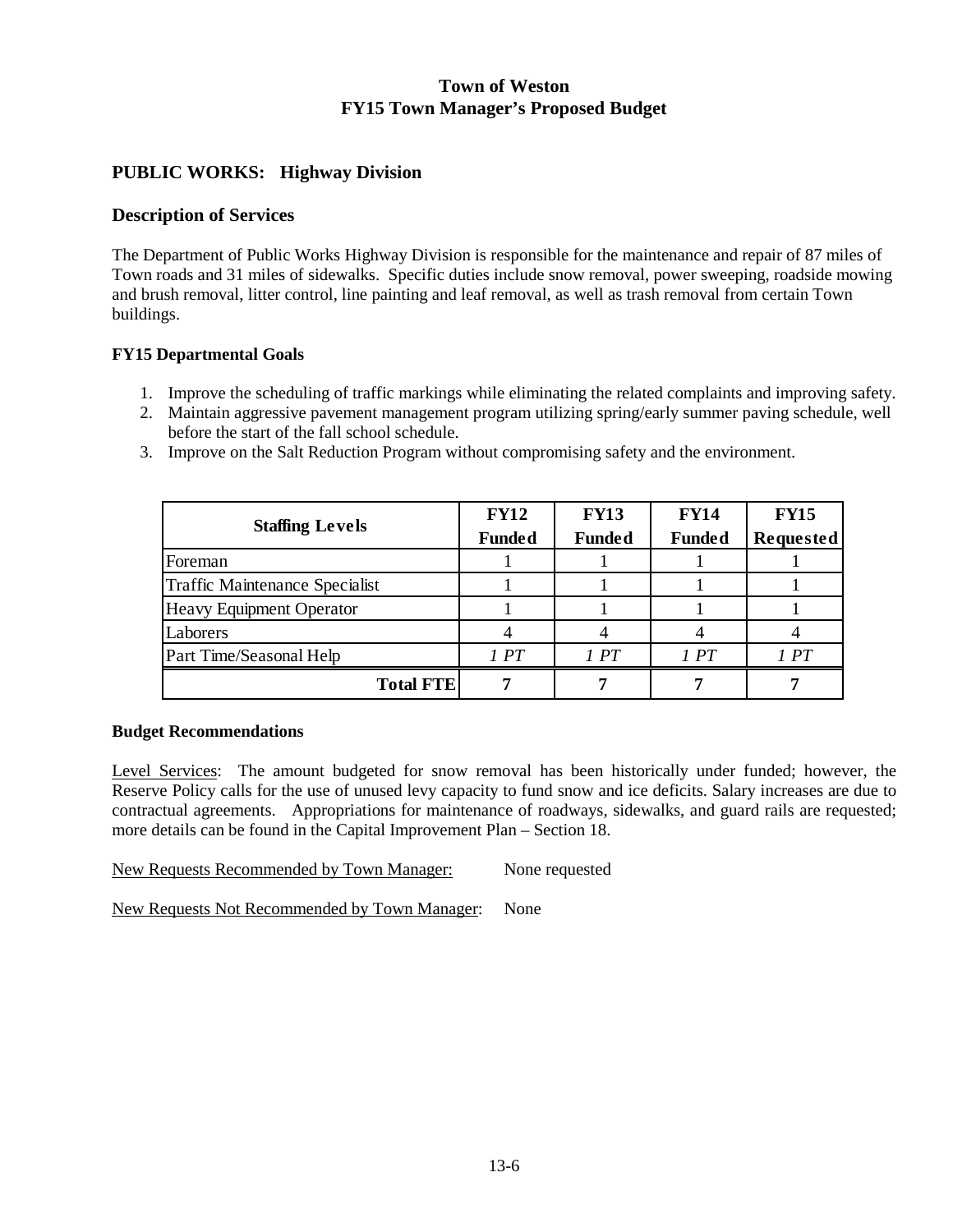|                                                  |               |               |                          |               |                | <b>TOWN MANAGER'S</b> |                          |              |                |         |
|--------------------------------------------------|---------------|---------------|--------------------------|---------------|----------------|-----------------------|--------------------------|--------------|----------------|---------|
|                                                  |               |               |                          |               |                |                       | <b>RECOMMENDATION</b>    |              | FY14 to FY15   |         |
|                                                  | <b>ACTUAL</b> | <b>BUDGET</b> | <b>ACTUAL</b>            | <b>BUDGET</b> | <b>DEP REQ</b> | <b>LEVEL</b>          | <b>NEW</b>               |              | \$             | ℅       |
| <b>PUBLIC WORKS</b>                              | <b>FY12</b>   | <b>FY13</b>   | <b>FY13</b>              | <b>FY14</b>   | <b>FY15</b>    | <b>SERVICE</b>        | <b>REQ</b>               | <b>TOTAL</b> | Change         | Change  |
|                                                  |               |               |                          |               |                |                       |                          |              |                |         |
| <b>Highway Division Salaries</b>                 |               |               |                          |               |                |                       |                          |              |                |         |
| <b>Salaries</b>                                  | 321,999       | 367,784       | 340,009                  | 380,329       | 386,081        | 386,081               | ÷,                       | 386,081      | 5,752          | 1.5%    |
| Overtime                                         | 26,965        | 20,000        | 29,447                   | 20,000        | 20,000         | 20,000                | $\overline{a}$           | 20,000       |                | 0.0%    |
| Temp/Seasonal                                    | 11,136        | 6,000         | 5,184                    | 6,000         | 6,000          | 6,000                 | ÷,                       | 6,000        |                | 0.0%    |
| Out-of-Dept Pay                                  | 1,827         | 2,500         | 1,134                    | 2,500         | 2,500          | 2,500                 | $\overline{a}$           | 2,500        | ä,             | 0.0%    |
| <b>Police Details</b>                            | 33,131        | 24,000        | 4,568                    | 24,000        | 24,000         | 24,000                | $\blacksquare$           | 24,000       |                | 0.0%    |
| <b>Sub-total Personal Services</b>               | 395,058       | 420,284       | 380,342                  | 432,829       | 438,581        | 438,581               | ä,                       | 438,581      | 5,752          | 1.3%    |
|                                                  |               |               |                          |               |                |                       |                          |              |                |         |
| <b>Highways &amp; Bridges-Street Maintenance</b> |               |               |                          |               |                |                       |                          |              |                |         |
| Sidewalk Maintenance                             | 317           | 6,000         | 5,087                    | 6,000         | 6,000          | 6,000                 |                          | 6,000        |                | 0.0%    |
| Rent-Equipment                                   |               | 500           |                          | 500           | 500            | 500                   |                          | 500          |                | 0.0%    |
| Markings                                         | 19,256        | 30,000        | 22,267                   | 30,000        | 30,000         | 30,000                |                          | 30,000       |                | 0.0%    |
| <b>Tools</b>                                     | 2,348         | 2,500         | 5,504                    | 2,500         | 2,500          | 2,500                 | $\blacksquare$           | 2,500        | $\overline{a}$ | 0.0%    |
| Signs                                            | 11,346        | 7,500         | 7,335                    | 7,500         | 7,500          | 7,500                 | ÷,                       | 7,500        |                | 0.0%    |
| <b>Fence Supplies</b>                            | 430           | 2,000         | 1,875                    | 2,000         | 2,000          | 2,000                 | $\overline{a}$           | 2,000        | ٠              | 0.0%    |
| <b>Cleaning Supplies</b>                         | 328           | 1,000         | 45                       | 1,000         | 1,000          | 1,000                 | ÷,                       | 1,000        | ٠              | 0.0%    |
| Fertilizer & Seeds                               | 669           | 500           | 1,831                    | 500           | 500            | 500                   | ÷.                       | 500          | $\overline{a}$ | 0.0%    |
| <b>Traffic Paint</b>                             |               | 1,600         | ÷,                       | 1,600         | 1,600          | 1,600                 | ÷,                       | 1,600        | ä,             | 0.0%    |
| <b>Paving Materials</b>                          | 23,384        | 60,000        | 11,302                   | 60,000        | 60,000         | 60,000                | ÷,                       | 60,000       |                | 0.0%    |
| Protective/Work Clothing                         | 475           | 1,700         | 1,033                    | 1,700         | 1,700          | 1,700                 | $\overline{a}$           | 1,700        |                | 0.0%    |
| <b>Traffic Control Devices</b>                   | 14,766        | 15,750        | 5,349                    | 15,750        | 15,750         | 15,750                | ÷,                       | 15,750       | ٠              | 0.0%    |
| sub-total Street Maintenance                     | 73,318        | 129,050       | 61,626                   | 129,050       | 129,050        | 129,050               | $\blacksquare$           | 129,050      | $\overline{a}$ | 0.0%    |
|                                                  |               |               |                          |               |                |                       |                          |              |                |         |
| Snow & Ice Removal                               |               |               |                          |               |                |                       |                          |              |                |         |
| Compensation - Snow & Ice Control                | 57,142        | 83,800        | 138,133                  | 83,800        | 83,800         | 83,800                | ٠                        | 83,800       |                | 0.0%    |
| Repair-Equipment                                 | 23,672        | 23,250        | 23,741                   | 23,250        | 23,250         | 23,250                | ÷.                       | 23,250       | ÷,             | 0.0%    |
| Rent-Equipment **                                | 35,962        | 29,500        | 209,835                  | 29,500        | 29,500         | 29,500                | ÷,                       | 29,500       |                | 0.0%    |
| <b>Storm Related Expenses</b>                    | 1,188         | 2,350         | 3,014                    | 2,350         | 2,350          | 2,350                 | $\blacksquare$           | 2,350        |                | 0.0%    |
| Salt                                             | 88,018        | 114,000       | 168,176                  | 114,000       | 114,000        | 114,000               | $\blacksquare$           | 114,000      | ÷,             | 0.0%    |
| sub-total Snow & Ice Removal                     | 205,982       | 252,900       | 542,900                  | 252,900       | 252,900        | 252,900               |                          | 252,900      |                | 0.0%    |
| <b>Highway-Continuing Balance Accounts</b>       |               |               |                          |               |                |                       |                          |              |                |         |
| Construct/Reconstruct Public Ways+               | 364,876       | 300,000       | 243,730                  | 300,000       | 300,000        | 300,000               | ÷,                       | 300,000      |                | 0.0%    |
| Sidewalk Maintenance+                            | 66,087        | 120,000       | 133,843                  | 120,000       | 120,000        | 120,000               | $\overline{\phantom{a}}$ | 120,000      |                | 0.0%    |
| Stone Retaining Wall Repairs+                    | 33,458        | 10,000        | 13,195                   | 10,000        | 10,000         | 10,000                | $\overline{a}$           | 10,000       | ÷              | 0.0%    |
| Access to 40 Acre Field+                         | 48,961        | ÷,            | $\overline{\phantom{a}}$ | ÷.            |                | $\tilde{\phantom{a}}$ |                          | ä,           |                | 0.0%    |
| Easements-Wellesley/South Intersection+          |               |               |                          | 10,000        |                |                       |                          | ÷.           | (10,000)       | 100.0%  |
| Guard Rail Rehab. Program+                       | 113,500       | 50,000        | 50,000                   | 50.000        | 50.000         | 50.000                |                          | 50.000       |                | 0.0%    |
| sub-total Cont Bal Accts                         | 626,883       | 480,000       | 440,767                  | 490,000       | 480,000        | 480,000               | ä,                       | 480,000      | (10,000)       | $-2.0%$ |
|                                                  |               |               |                          |               |                |                       |                          |              |                |         |
| Total Highways                                   | 1,301,241     | 1,282,234     | 1,425,635                | 1,304,779     | 1,300,531      | 1,300,531             | $\blacksquare$           | 1,300,531    | (4, 248)       | $-0.3%$ |

*\*\*Transfer in - \$235,666 - STM 5/13 Article 1*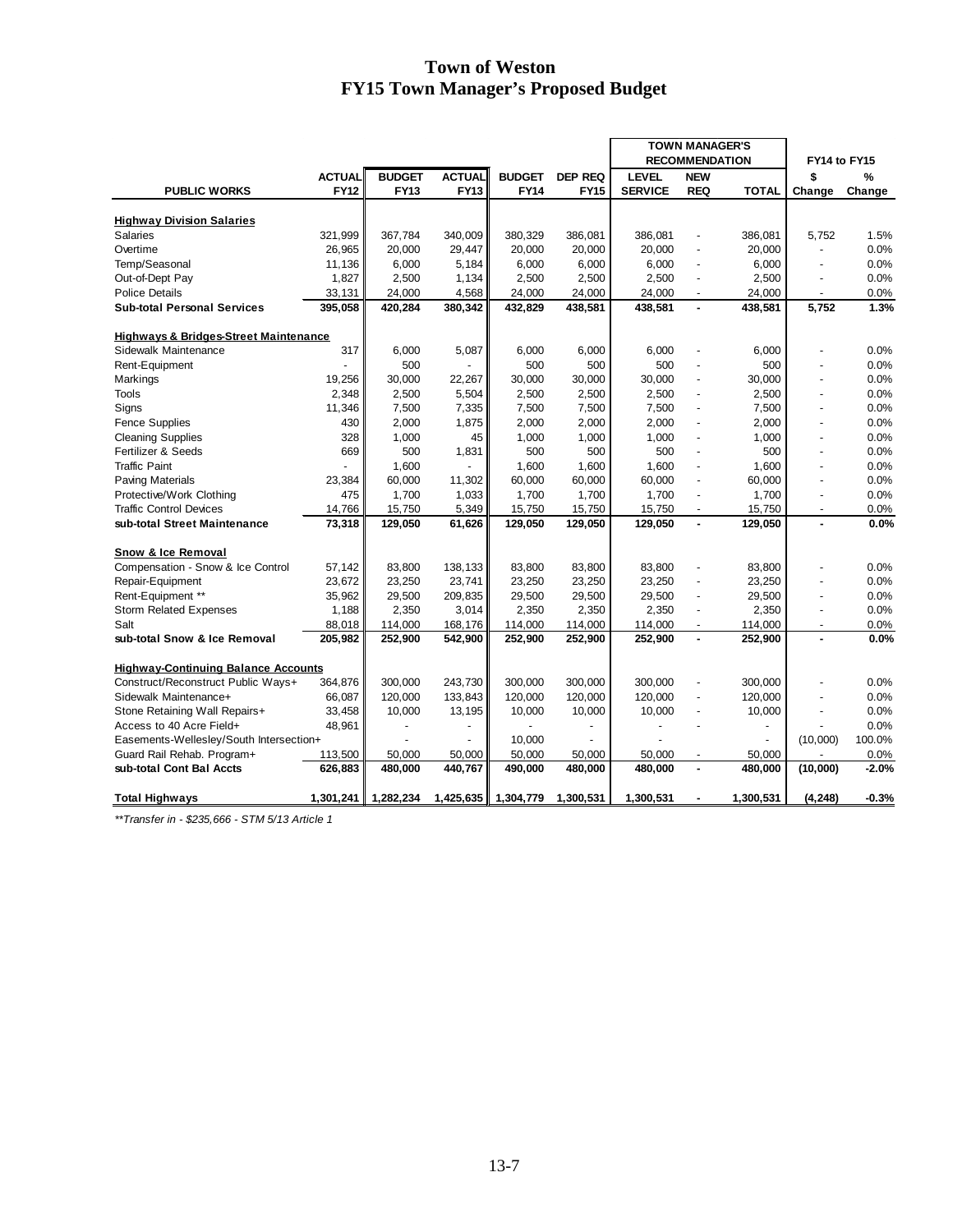# **PUBLIC WORKS: Stormwater Division**

## **Description of Services**

The Department of Public Works Stormwater Division is responsible for the maintenance and repair of the Town's storm drainage system, which includes culvert cleaning, removal of brush and debris from brooks and streams, and expansion of the storm drain system. In April 2003, the Town received its permit from the EPA for its Stormwater Management Plan. This Plan, which is mandated by federal law, has required the DPW to institute a number of "best management" practices regarding source identification, public education, and bylaws to manage stormwater flow in town. Funding to implement this plan is included in this budget and in portions of the capital budget.

## **FY15 Departmental Goals**

- 1. Complete repairs to drainage systems located on roads scheduled for resurfacing in the off season in order to complete the paving program earlier in the construction year.
- 2. Improve the efficiency of cleaning and dredging of open drainage ditches to improve water flow.
- 3. Continue drainage improvement program to eliminate complaints and better manage surface storm water.
- 4. Continue cross-training within the DPW divisions.

| <b>Staffing Levels</b>   | <b>FY12</b><br><b>Funded</b> | <b>FY13</b><br><b>Funded</b> | <b>FY14</b><br><b>Funded</b> | <b>FY15</b><br>Requested |
|--------------------------|------------------------------|------------------------------|------------------------------|--------------------------|
| Heavy Equipment Operator |                              |                              |                              |                          |
| Laborers                 |                              |                              |                              |                          |
| <b>Total FTE</b>         |                              |                              |                              |                          |

#### **Budget Recommendations**

Level Services: Salary increases are due to contractual agreements. Appropriations for drainage maintenance projects throughout the town and for the South Side Drainage project are requested; more details can be found in the Capital Improvement Plan – Section 17.

New Requests Recommended by Town Manager: None requested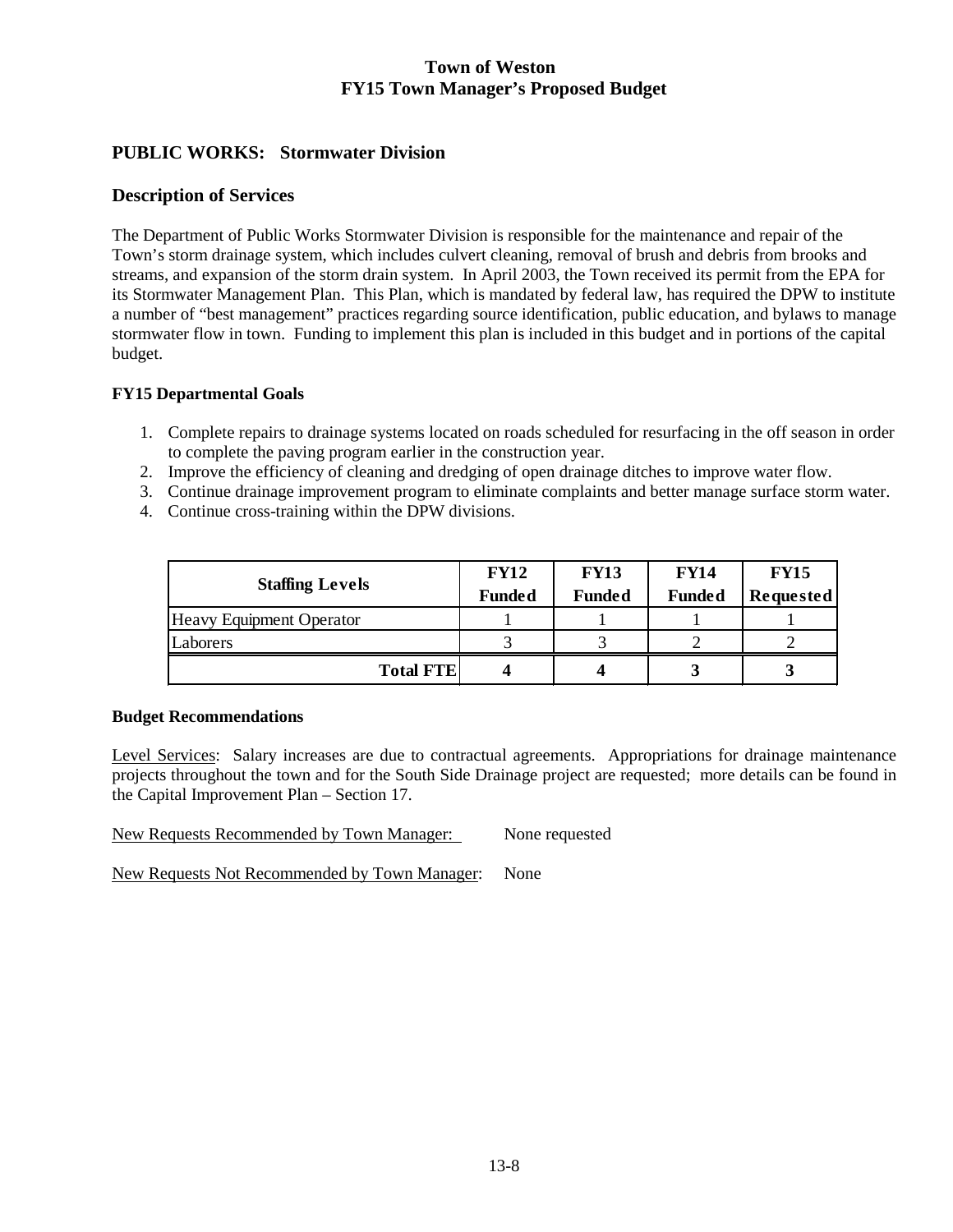|                                               |               |               |               |               |             | <b>TOWN MANAGER'S</b><br><b>RECOMMENDATION</b> |                          |         | FY13 to FY14             |        |  |
|-----------------------------------------------|---------------|---------------|---------------|---------------|-------------|------------------------------------------------|--------------------------|---------|--------------------------|--------|--|
|                                               | <b>ACTUAL</b> | <b>BUDGET</b> | <b>ACTUAL</b> | <b>BUDGET</b> | DEP REQ     | <b>LEVEL</b>                                   | <b>NEW</b>               |         |                          | %      |  |
| <b>PUBLIC WORKS</b>                           | <b>FY12</b>   | <b>FY13</b>   | <b>FY13</b>   | <b>FY14</b>   | <b>FY15</b> | <b>SERVICE</b>                                 | <b>REQ</b>               | TOTAL   | Change                   | Change |  |
|                                               |               |               |               |               |             |                                                |                          |         |                          |        |  |
| <b>Stormwater Division Salaries</b>           |               |               |               |               |             |                                                |                          |         |                          |        |  |
| Salaries                                      | 120,337       | 186,112       | 118,688       | 148,387       | 154,201     | 154,201                                        | $\overline{\phantom{a}}$ | 154,201 | 5,814                    | 3.9%   |  |
| Overtime                                      | 7,010         | 5,570         | 6,834         | 5,570         | 5,570       | 5,570                                          | $\overline{\phantom{a}}$ | 5,570   | $\overline{\phantom{a}}$ | 0.0%   |  |
| Out-of-Dept Pay                               | 479           | 2,000         | 593           | 2,000         | 2,000       | 2,000                                          | $\overline{\phantom{0}}$ | 2,000   | $\overline{\phantom{a}}$ | 0.0%   |  |
| <b>Police Details</b>                         | 11,609        | 4,000         | 5,490         | 4,000         | 4,000       | 4,000                                          | $\overline{\phantom{a}}$ | 4,000   | $\overline{\phantom{a}}$ | 0.0%   |  |
| <b>Sub-total Personal Services</b>            | 139,435       | 197,682       | 131,605       | 159,957       | 165,771     | 165,771                                        | ۰                        | 165,771 | 5,814                    | 3.6%   |  |
| <b>Stormwater Management</b>                  |               |               |               |               |             |                                                |                          |         |                          |        |  |
| <b>Consulting &amp; Professional Services</b> |               | 8,350         |               | 8,350         | 8,350       | 8,350                                          | $\overline{\phantom{a}}$ | 8,350   | $\overline{\phantom{a}}$ | 0.0%   |  |
| Tools                                         | 1,502         | 2,500         | 1,336         | 2,500         | 2,500       | 2,500                                          | $\overline{\phantom{a}}$ | 2,500   | $\overline{\phantom{a}}$ | 0.0%   |  |
| <b>Road Repairs</b>                           |               | 2,500         |               | 2,500         | 2,500       | 2,500                                          | -                        | 2,500   | $\overline{\phantom{0}}$ | 0.0%   |  |
| Protective/Work Clothing                      |               | 1,700         | 255           | 1,700         | 1,700       | 1,700                                          | -                        | 1,700   | $\overline{\phantom{a}}$ | 0.0%   |  |
| Other Traffic Control                         |               | 1,000         |               | 1,000         | 1,000       | 1,000                                          | $\overline{\phantom{0}}$ | 1,000   | $\overline{\phantom{a}}$ | 0.0%   |  |
| Drainage Maintenance                          | 96,627        | 66,700        | 42,861        | 66,700        | 66,700      | 66,700                                         | -                        | 66,700  | $\overline{\phantom{a}}$ | 0.0%   |  |
| sub-total Stormwater Management               | 98,129        | 82,750        | 44,452        | 82,750        | 82,750      | 82,750                                         | ٠                        | 82,750  | ٠                        | 0.0%   |  |
|                                               |               |               |               |               |             |                                                |                          |         |                          |        |  |
| <b>Total Stormwater Management</b>            | 237,564       | 280,432       | 176,057       | 242,707       | 248,521     | 248,521                                        |                          | 248,521 | 5,814                    | 2.4%   |  |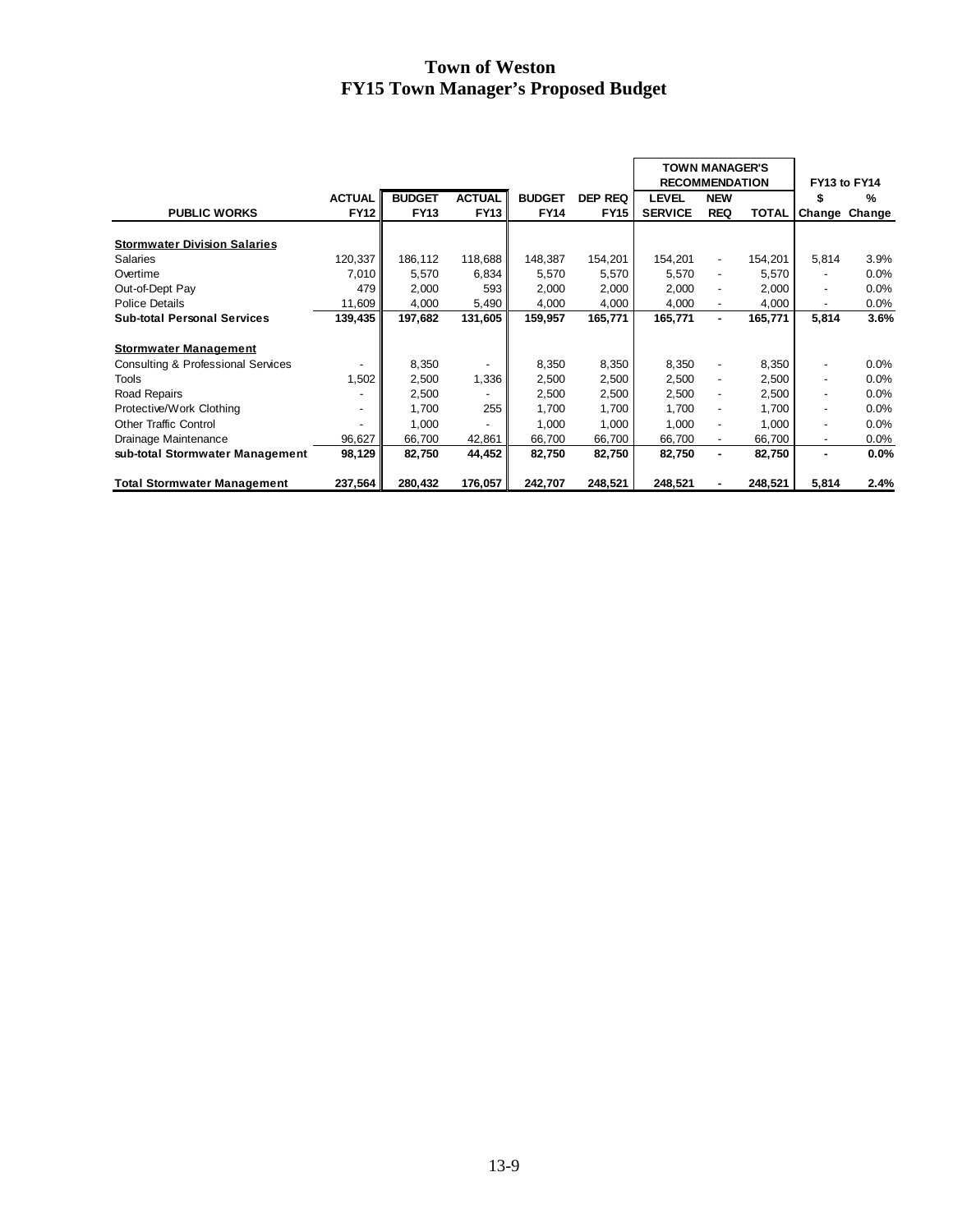## **PUBLIC WORKS: Solid Waste and Recycling Division**

## **Description of Services**

The Department of Public Works Solid Waste and Recycling Division is responsible for the operation of the Transfer Station, yard waste and brush dump areas and conducting the annual household hazardous waste collection day. In FY 2013, approximately 75% of the cost of the Transfer Station operation was paid through user fees (i.e. Transfer Station stickers, commercial tipping fees etc.). Included in this budget is the cost for groundwater monitoring at the closed Weston landfill and newly required third party Transfer Station inspections and DEP reporting.

#### **FY15 Departmental Goals**

- 1. Control overtime through sick and vacation time management.
- 2. Improve customer service at the Transfer Station.
- 3. Maintain the cleanliness of the Transfer Station facility and grounds.
- 4. Improve recycling program and seek increased revenue for recyclables.
- 5. Continue aggressive permit/sticker checking at access to transfer station.

| <b>Staffing Levels</b> | <b>FY12</b>   | <b>FY13</b>   | <b>FY14</b>   | <b>FY15</b> |
|------------------------|---------------|---------------|---------------|-------------|
|                        | <b>Funded</b> | <b>Funded</b> | <b>Funded</b> | Requested   |
| Disposal Area Operator |               |               |               |             |
| <b>Total FTE</b>       |               |               |               |             |

#### **Budget Recommendations**

Level Services: Several line items have been reduced to reflect actual costs. Salary increases are due to contractual agreements.

New Requests Recommended by Town Manager: None requested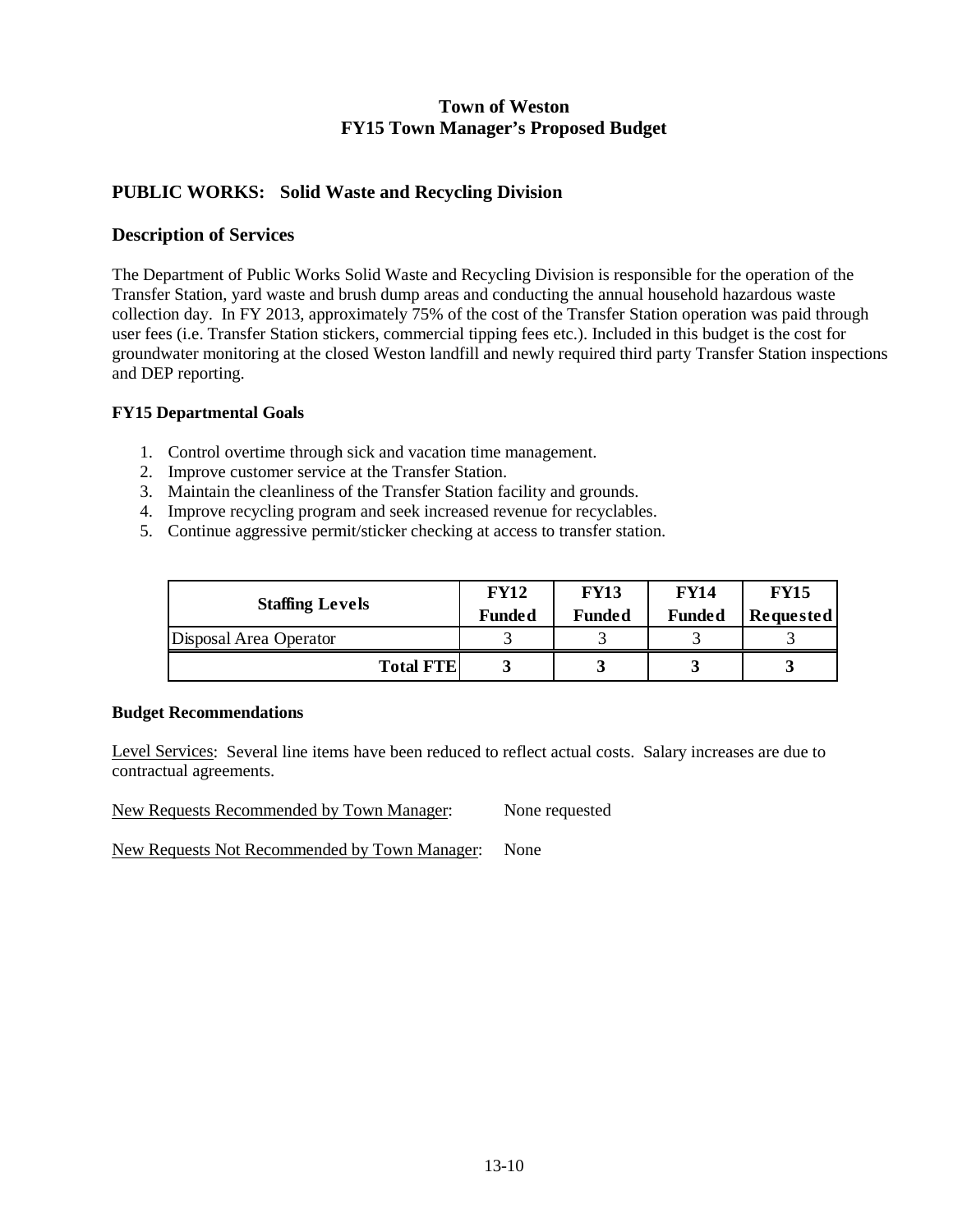|                                                       |               |               |               |               |                | <b>TOWN MANAGER'S</b> |                          |              |                          |            |
|-------------------------------------------------------|---------------|---------------|---------------|---------------|----------------|-----------------------|--------------------------|--------------|--------------------------|------------|
|                                                       |               |               |               |               |                | <b>RECOMMENDATION</b> |                          |              | FY14 to FY15             |            |
|                                                       | <b>ACTUAL</b> | <b>BUDGET</b> | <b>ACTUAL</b> | <b>BUDGET</b> | <b>DEP REQ</b> | <b>LEVEL</b>          | <b>NEW</b>               |              | \$                       | $\%$       |
| <b>PUBLIC WORKS</b>                                   | <b>FY12</b>   | <b>FY13</b>   | <b>FY13</b>   | <b>FY14</b>   | <b>FY15</b>    | <b>SERVICE</b>        | <b>REQ</b>               | <b>TOTAL</b> | Change                   | Change     |
|                                                       |               |               |               |               |                |                       |                          |              |                          |            |
| Solid Waste & Recycling Division Salaries             |               |               |               |               |                |                       |                          |              |                          |            |
| <b>Salaries</b>                                       | 159,981       | 161.848       | 161,401       | 165,324       | 166,199        | 166,199               | $\overline{a}$           | 166,199      | 875                      | 0.5%       |
| Overtime                                              | 17,800        | 20,000        | 19,874        | 20,000        | 20,000         | 20,000                |                          | 20,000       |                          | 0.0%       |
| <b>Sub-total Personal Services</b>                    | 177,781       | 181,848       | 181,275       | 185,324       | 186,199        | 186,199               | ٠                        | 186,199      | 875                      | 0.5%       |
|                                                       |               |               |               |               |                |                       |                          |              |                          |            |
| Solid Waste Disposal                                  |               |               |               |               |                |                       |                          |              |                          |            |
| Electricity                                           | 6,055         | 12,750        | 7,338         | 12,750        | 8,750          | 8,750                 | $\overline{\phantom{m}}$ | 8,750        | (4,000)                  | $-31.4%$   |
| Water                                                 | 896           | 1,200         | 890           | 1,200         | 1,200          | 1.200                 | $\overline{\phantom{m}}$ | 1,200        |                          | 0.0%       |
| Repair-Buildings & Grounds                            | 13,615        | 10,000        | 10,708        | 10,000        | 10,000         | 10,000                | $\overline{\phantom{m}}$ | 10,000       |                          | 0.0%       |
| Rent-Equipment                                        | 24,000        | 28,000        | 24,000        | 28,000        | 26,000         | 26.000                | $\overline{a}$           | 26,000       | (2,000)                  | $-7.1%$    |
| <b>Tipping Charges</b>                                | 149,547       | 198,500       | 140,932       | 188,500       | 172,500        | 172,500               | $\overline{\phantom{a}}$ | 172,500      | (16,000)                 | $-8.5%$    |
| <b>Waste Transportation</b>                           | 33,920        | 47,450        | 33,140        | 47,450        | 45,000         | 45.000                | $\overline{\phantom{a}}$ | 45.000       | (2, 450)                 | $-5.2%$    |
| <b>Recycling Charges</b>                              | 20,168        | 20,000        | 18,131        | 20,000        | 20,000         | 20,000                | $\overline{\phantom{a}}$ | 20,000       |                          | 0.0%       |
| Recycling Transportation                              | 12,437        | 29,545        | 21,822        | 17,500        | 17,500         | 17.500                | $\overline{\phantom{a}}$ | 17.500       | $\blacksquare$           | 0.0%       |
| Composting                                            | 27,894        | 17,500        | 23,749        | 29,545        | 29,545         | 29,545                | $\overline{\phantom{a}}$ | 29,545       |                          | 0.0%       |
| Hazardous Waste Disposal                              | 9,411         | 13,000        | 10,351        | 13,000        | 13,000         | 13,000                | $\overline{a}$           | 13,000       | $\overline{\phantom{a}}$ | 0.0%       |
| All Other Expense                                     | 2,227         | 2,000         | 33,469        | 2,000         | 2,000          | 2,000                 |                          | 2,000        |                          | 0.0%       |
| sub-total Solid Waste Disposal                        | 300,169       | 379,945       | 324,530       | 369,945       | 345,495        | 345,495               | ٠                        | 345,495      | (24, 450)                | $-6.6%$    |
|                                                       |               |               |               |               |                |                       |                          |              |                          |            |
| Solid Waste & Recycling - Continuing Balance Accounts |               |               |               |               |                |                       |                          |              |                          |            |
| Transfer Station Bridge Replacement+                  | 14,806        | 293,000       | 33,545        | 110.000       |                |                       |                          |              | (110,000)                | $-100.0\%$ |
| Monitoring Groundwater-Landfill+                      | 20,620        | 21,675        | 21,525        | 21,675        | 21,675         | 21,675                |                          | 21,675       |                          | 0.0%       |
| sub-total Cont Bal Accts                              | 35,426        | 314,675       | 55,070        | 131,675       | 21,675         | 21,675                | ٠                        | 21,675       | (110,000)                | $-83.5%$   |
|                                                       |               |               |               |               |                |                       |                          |              |                          |            |
| <b>Total Recycling &amp; Solid Waste</b>              | 513,376       | 876,468       | 560,875       | 686,944       | 553,369        | 553,369               |                          | 553,369      | (133, 575)               | $-19.4%$   |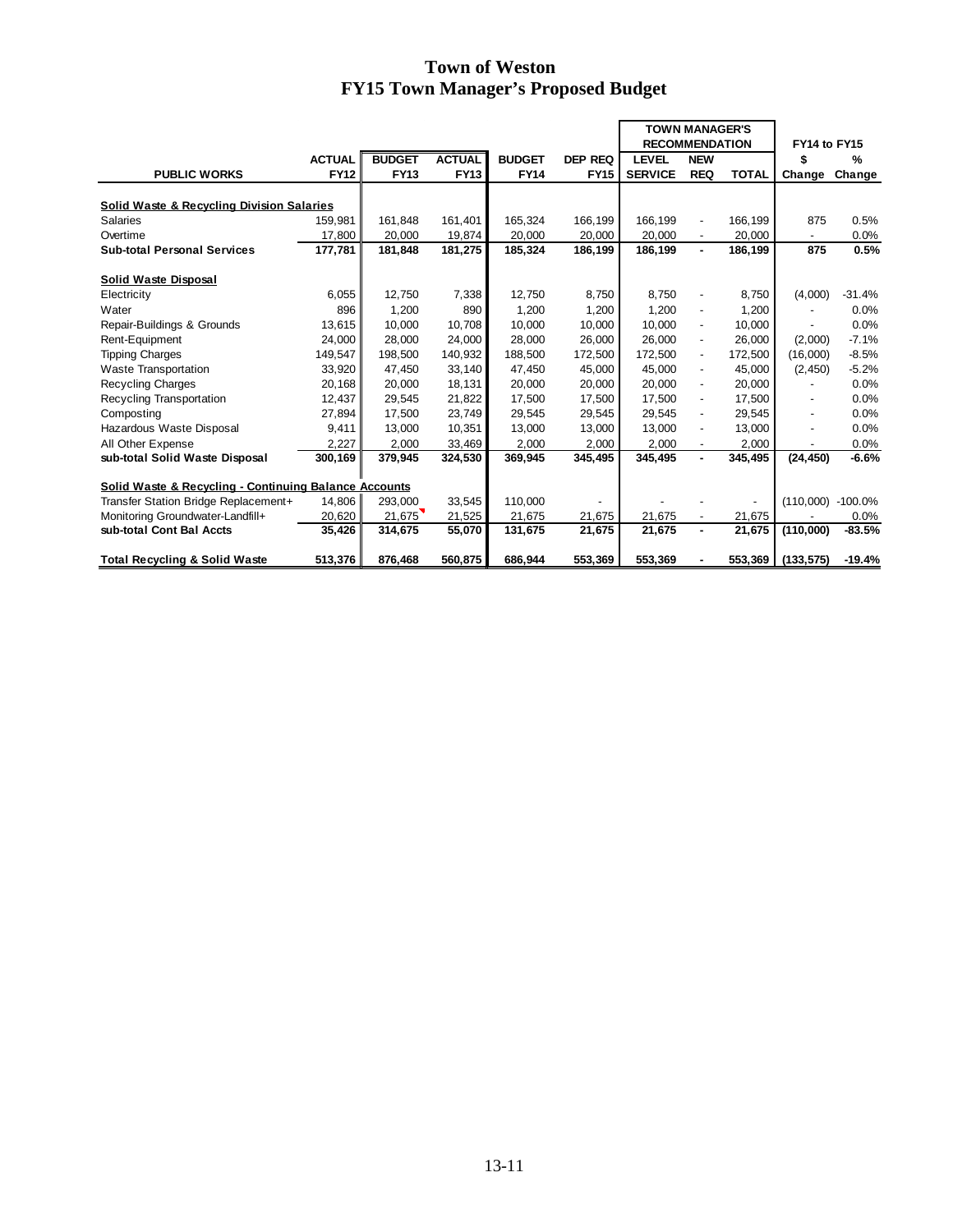# **PUBLIC WORKS: Parks and Cemeteries Division**

## **Description of Services**

The Department of Public Works Parks and Cemeteries Division is responsible for: 1) the maintenance of the Linwood, Central, Farmers, and South Burying Ground cemeteries; 2) the care and maintenance of Soldiers Field, Lamson Park, Case Park, Children's Park, Anniversary Park East and West, South Park; and 3) the grounds of the Town Library, Josiah Smith Tavern and old Library, Fiske Law Office, Police Station, Transfer Station, Town Hall, and a variety of traffic islands. This Division also undertakes tree plantings and pruning in the parks.

### **FY15 Departmental Goals**

1. Complete the restoration of the Linwood Cemetery that occurred as a result of the temporary DPW operations being located there.

| <b>Staffing Levels</b>          | <b>FY12</b>   | <b>FY13</b>   | <b>FY14</b>   | <b>FY15</b>      |
|---------------------------------|---------------|---------------|---------------|------------------|
|                                 | <b>Funded</b> | <b>Funded</b> | <b>Funded</b> | <b>Requested</b> |
| Foreman                         |               |               |               |                  |
| <b>Heavy Equipment Operator</b> |               |               |               |                  |
| Laborer                         |               |               |               |                  |
| <b>Total FTE</b>                |               |               |               |                  |

2. Continue island planting program and beautification of Town green spaces.

## **Budget Recommendations**

Level Services: The line item for tree care and pest control is increased by \$1,800 in order to control the winter moth at the Linwood Cemetery. A request for \$8,700 to purchase a lawn mower is also included. Salary increases are due to contractual agreements.

New Requests Recommended by Town Manager: None requested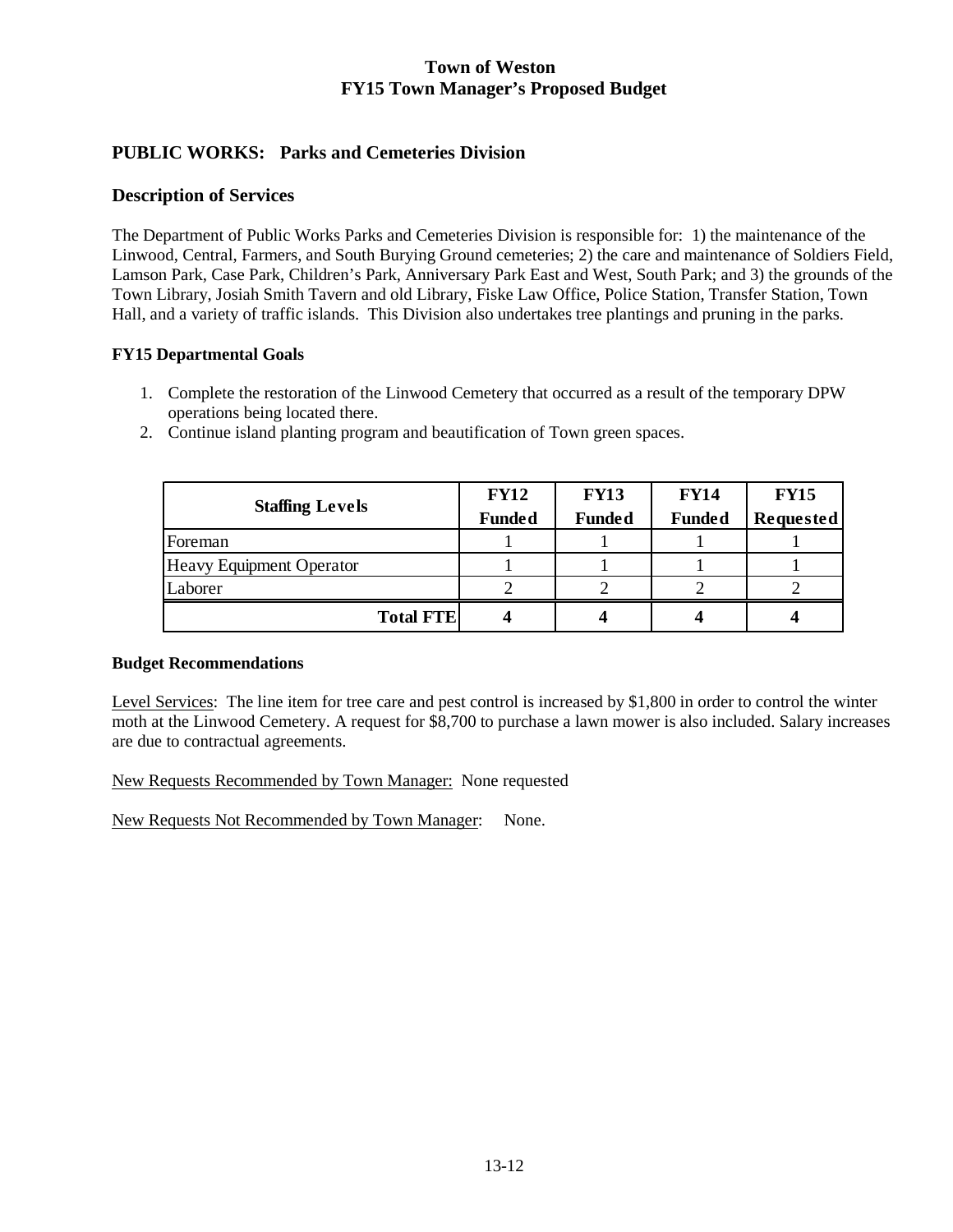|                                                 |               |               |                          |               |                          | <b>TOWN MANAGER'S</b> |                          |              |                          |               |
|-------------------------------------------------|---------------|---------------|--------------------------|---------------|--------------------------|-----------------------|--------------------------|--------------|--------------------------|---------------|
|                                                 |               |               |                          |               |                          | <b>RECOMMENDATION</b> |                          |              | FY14 to FY15             |               |
|                                                 | <b>ACTUAL</b> | <b>BUDGET</b> | <b>ACTUAL</b>            | <b>BUDGET</b> | <b>DEP REQ</b>           | <b>LEVEL</b>          | <b>NEW</b>               |              | \$                       | %             |
| <b>PUBLIC WORKS</b>                             | <b>FY12</b>   | <b>FY13</b>   | <b>FY13</b>              | <b>FY14</b>   | <b>FY15</b>              | <b>SERVICE</b>        | <b>REQ</b>               | <b>TOTAL</b> |                          | Change Change |
|                                                 |               |               |                          |               |                          |                       |                          |              |                          |               |
| <b>Parks &amp; Cemeteries Division Salaries</b> |               |               |                          |               |                          |                       |                          |              |                          |               |
| <b>Salaries</b>                                 | 220,645       | 223,109       | 223,910                  | 229,258       | 231,889                  | 231,889               |                          | 231,889      | 2,631                    | 1.1%          |
| Overtime                                        | 12,135        | 15,000        | 14,121                   | 15,000        | 15,000                   | 15,000                | $\blacksquare$           | 15,000       |                          | 0.0%          |
| Out of Dept Salaries                            |               | 2,032         |                          | 2,032         | 2,032                    | 2,032                 |                          | 2,032        |                          | 0.0%          |
| <b>Sub-total Personal Services</b>              | 232,780       | 240,141       | 238,031                  | 246,290       | 248,921                  | 248,921               | $\blacksquare$           | 248,921      | 2,631                    | 1.1%          |
| <b>Parks &amp; Cemeteries Division</b>          |               |               |                          |               |                          |                       |                          |              |                          |               |
| Water                                           | 317           | 1,000         | 295                      | 1,000         | 1,000                    | 1,000                 |                          | 1,000        |                          | 0.0%          |
| Landscape Design                                |               | 500           | 500                      | 500           | 500                      | 500                   | $\blacksquare$           | 500          | $\overline{\phantom{a}}$ | 0.0%          |
| Tree Care & Pest Control                        | 6,709         | 4,500         | 6.709                    | 4,500         | 6,300                    | 6,300                 | $\blacksquare$           | 6,300        | 1.800                    | 40.0%         |
| Power Tools                                     | 84            | 600           | 599                      | 600           | 600                      | 600                   | $\overline{\phantom{a}}$ | 600          |                          | 0.0%          |
| <b>Hand Tools</b>                               | 703           | 800           | 922                      | 800           | 800                      | 800                   |                          | 800          |                          | 0.0%          |
| Loam                                            |               | 250           | 234                      | 250           | 250                      | 250                   | $\overline{\phantom{a}}$ | 250          |                          | 0.0%          |
| Fertilizer & Seeds                              | 4,283         | 4,000         | 4,063                    | 4,000         | 4,000                    | 4,000                 | $\ddot{\phantom{a}}$     | 4.000        |                          | 0.0%          |
| Trees & Shrubs                                  | 2,822         | 2,000         | 2,758                    | 2,000         | 2,000                    | 2,000                 | $\blacksquare$           | 2,000        |                          | 0.0%          |
| Grass, Seeds & Plantings                        | 443           | 500           | 441                      | 500           | 500                      | 500                   |                          | 500          |                          | 0.0%          |
| <b>Cemetery Supplies</b>                        | 3,360         | 3,500         | 3,745                    | 3,500         | 3,500                    | 3,500                 | $\blacksquare$           | 3,500        |                          | 0.0%          |
| <b>Markers</b>                                  | 924           | 1,000         |                          | 1,000         | 1,000                    | 1,000                 | $\overline{\phantom{a}}$ | 1,000        | $\overline{\phantom{a}}$ | 0.0%          |
| Protective/Work Clothing                        | 171           | 900           | 77                       | 900           | 900                      | 900                   | $\blacksquare$           | 900          |                          | 0.0%          |
| Equipment                                       | 5,212         | 5,500         | 4,569                    | 5,500         | 5,500                    | 5,500                 |                          | 5,500        |                          | 0.0%          |
| sub-total Parks & Cemeteries                    | 25,027        | 25,050        | 24,910                   | 25,050        | 26,850                   | 26,850                | $\blacksquare$           | 26,850       | 1.800                    | 7.2%          |
|                                                 |               |               |                          |               |                          |                       |                          |              |                          |               |
| <b>Parks &amp; Cemeteries-Cont Bal Accts</b>    |               |               |                          |               |                          |                       |                          |              |                          |               |
| Cemetery Tree Program+                          | 1,775         |               | $\overline{\phantom{a}}$ |               |                          |                       |                          |              |                          | 0.0%          |
| Parks Tree Program+                             | 1,947         |               | $\blacksquare$           |               |                          |                       |                          |              |                          | 0.0%          |
| Improve/Develop Cemetery Land+                  | 5,753         |               | $\overline{\phantom{a}}$ |               | $\overline{\phantom{a}}$ |                       |                          |              |                          | 0.0%          |
| Reconstruct Roadway/Linwood+                    | 90,000        | 45,000        |                          |               |                          |                       |                          |              |                          | 0.0%          |
| Equipment+                                      |               |               | 1,601                    | ٠             | 8,700                    | 8,700                 | $\overline{\phantom{a}}$ | 8,700        | 8,700                    | 100.0%        |
| sub-total Cont Bal Accts                        | 99,475        | 45,000        | 1,601                    |               | 8,700                    | 8,700                 |                          | 8.700        | 8,700                    | 100.0%        |
| Total Parks & Cemeteries Division               | 357,282       | 310,191       | 264,542                  | 271,340       | 284,471                  | 284,471               |                          | 284,471      | 13,131                   | 4.8%          |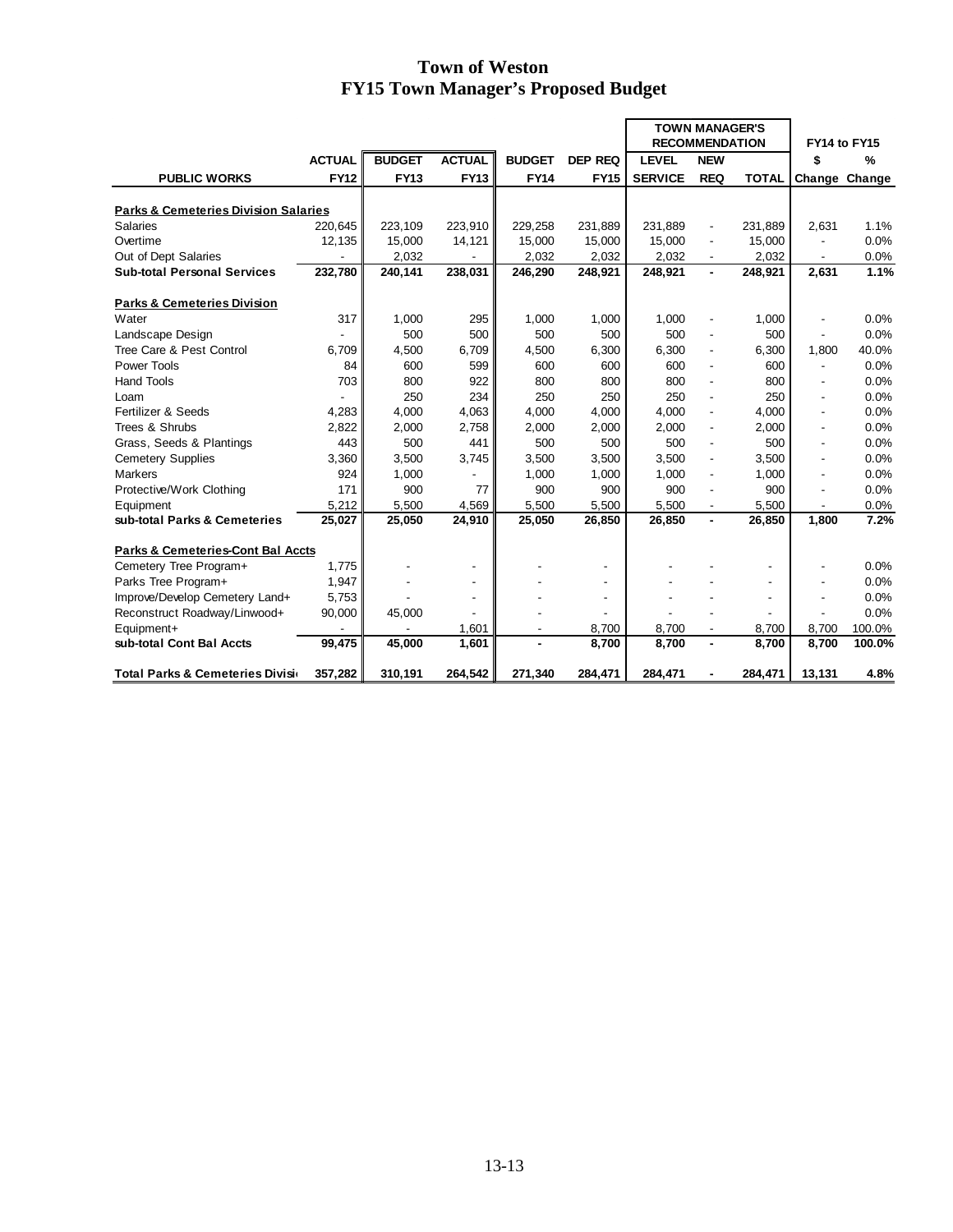## **PUBLIC WORKS: Tree Warden/Moth Superintendent**

## **Description of Services**

The Tree Warden is responsible for the health and preservation of trees along Weston's public ways. A public hearing before the Board of Selectmen is required before a shade tree on public land is removed. If a shade tree is on a scenic road listed in the Town's bylaws, a public hearing before the Planning Board is also required before removal. The Director of Operations, Department of Public Works serves as the Tree Warden.

### **FY15 Departmental Goals**

- 1. Improve the process to remove dead and diseased trees within the Town's rights-of-way.
- 2. Improve communication between the office staff, residents, and the Tree Warden.
- 3. Improve communications with NSTAR regarding tree trimming activities.

| <b>Staffing Levels</b> | FY12    | <b>FY13</b>   | FY14          | <b>FY15</b>      |  |
|------------------------|---------|---------------|---------------|------------------|--|
|                        | Funded  | <b>Funded</b> | <b>Funded</b> | <b>Requested</b> |  |
| Tree Warden            | Stipend | Stipend       | Stipend       | Stipend          |  |

#### **Budget Recommendations**

Level Services: This budget is level funded.

New Requests Recommended by Town Manager: None requested